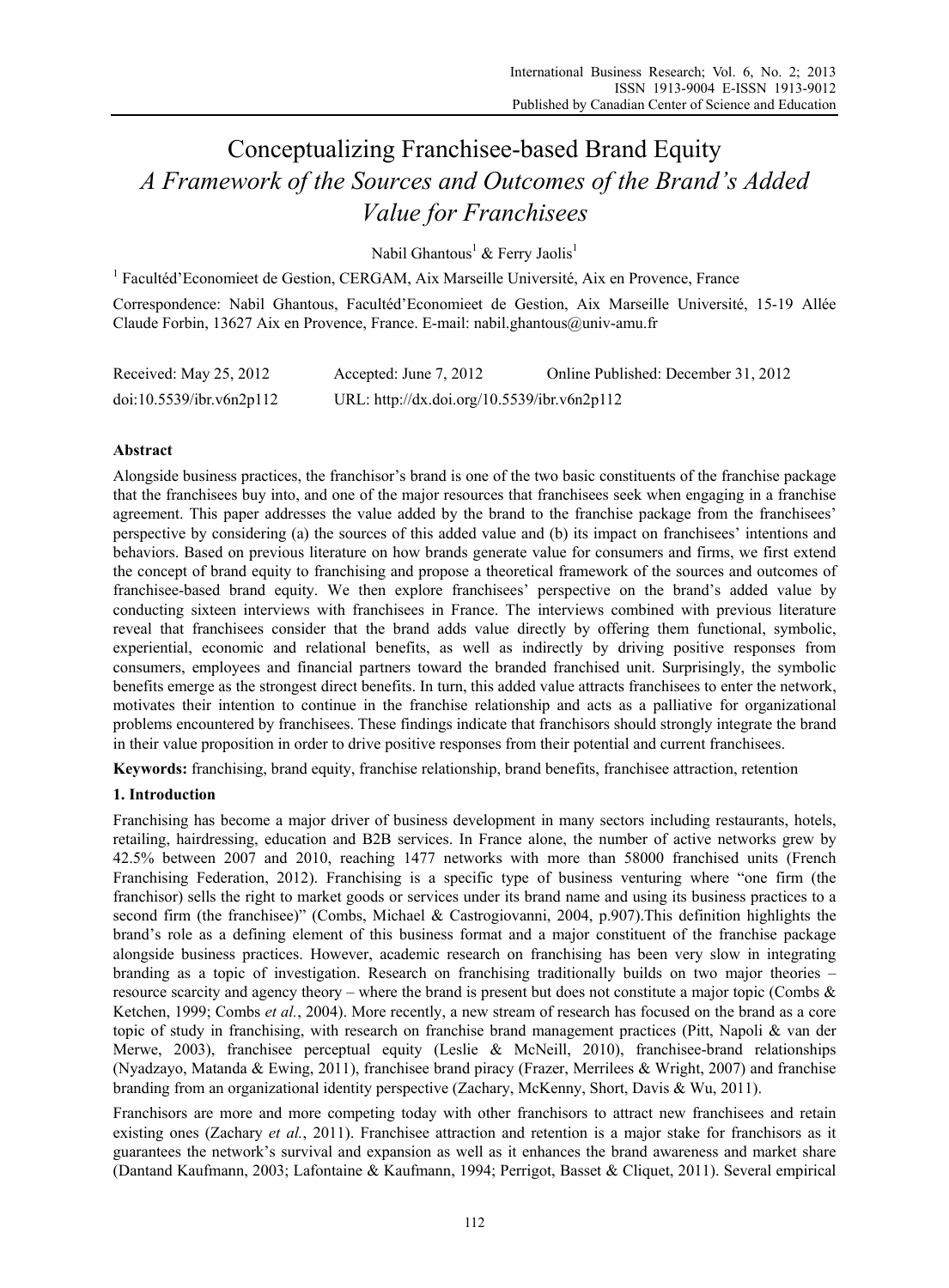studies report that the brand is one of the major factors that attract franchisees to join a network and continue in the franchise relationship (e.g. Guilloux, Gauzente, Kalika & Dubost, 2004; Hing, 1995; Kaufmann & Stanworth, 1995). However, none of the previous studies is dedicated to understanding the mechanisms through which the brand can positively affect franchisees' intentions and behaviors. The present research aims at addressing this gap. More precisely, the main research objective of our work is to understand from franchisees' perspective *how* the brand adds value to the franchise package offered by a franchisor. We do so by examining the sources of this added value. Consistently, a complementary research objective is to investigate whether this added value motivates franchisees' positive responses in the franchise relationship, mainly by attracting and retaining franchisees.

The value added by the brand to a market offering – whether a product, service or in the present case a franchise package – is known as the brand equity (Farquhar, 1989). The paper hence opens by reviewing previous literature on brand equity that explains how the brand adds value for its two main stakeholders: the customers and the firm. The brand equity construct is then extended to franchising and a framework of *franchisee-based brand equity* is proposed. We then present the methodology and the findings from an empirical study, based on interviews with sixteen franchisees. The paper concludes with the study's theoretical and managerial implications, including a revised version of the conceptual framework.

## **2. Conceptual Background**

## *2.1 Value Creation through Branding*

Beyond being mere names, logos and trademarks, the power of brands lies in their ability to deliver value to their stakeholders in addition to the value delivered by the product or service they sign. This incremental value dueto the brand is known as brand equity (Farquhar, 1989; Srivastava & Shocker, 1991). Since the end of the 1980s, brand equity has become the focus of a wide stream of research that still thrives today both at the conceptualization and measurement level (for a recent literature review, see Christodoulides and de Chernatnoy, 2010). Beyond the common ground of considering brand equity as the value added by the brand to the offering as mentioned earlier, different conceptualizations have been presented in the literature, resulting in variations in the number and nature of brand equity's dimensions across studies.

In one of the first conceptualizations, Aaker (1991, p.15) defined brand equity as "a set of brand assets and liabilities linked to a brand, its name and symbol, that add to or subtract from the value provided by a product or service to a firm and/or to that firm's customers". This definition results in confusion due to its broad scope, including the "firm and/or [its] customers". Though it is important to stress that the brand creates value for all its stakeholders and that equity should not only be seen from the firm's perspective, it is also important to highlight that the mechanisms through which the brand adds value for the firm and for its customers are different. For instance, Aaker suggests that brand loyalty is a dimension of brand equity. Whereas brand loyalty is a *source* of the brand's added value for the firm, it is an *outcome* of the brand's added value for the customer. Hence, most research developed since Aaker (1991) addresses separately either value creation through the brand for customers – *customer-based brand equity* – or for the firm – *firm-based brand equity* (Christodoulides and de Chernatony, 2010). The distinction between both perspectives relies thus on which of the customers or the firm is the beneficiary stakeholder of the added value represented in the brand equity (Capon, Berthon, Hulbert  $\&$ Pitt, 2001; Christodoulides & de Chernatony, 2004).

## 2.1.1 Customer-based Brand Equity

Research on customer-based brand equity has been grounded in two major paradigms. A first stream of research conceptualizes brand equity in the framework of cognitive psychology (Aaker, 1991; Berry, 2000; Keller, 1993). Building on previous research on memory structure, it considers the brand name as an information nod in consumers' memory and that this nod is directly or indirectly linked to other nods – hence the term brand associations. In this framework, Keller (1993) explains that brands create value for consumers through *brand knowledge*. The latter has two dimensions: brand awareness and brand associations. According to Keller, in order for the brand to add a specific value, that is to say different from the value stemming from the product or the service, the consumer must be aware of the brand. In addition, brands add value through the image they convey to consumers and that is represented in the brand associations. Hence, the more positive, strong and unique the brand associations, and the higher the brand potential in adding value for consumers (Keller, 1993). Berry (2000) adds that, though brand awareness is a necessary condition, brand image is the strongest antecedent of brand equity.

The second stream of research builds on the information economics paradigm and more specifically on information asymmetry on the markets. This asymmetry creates uncertainty and increases buyers' perceived risk,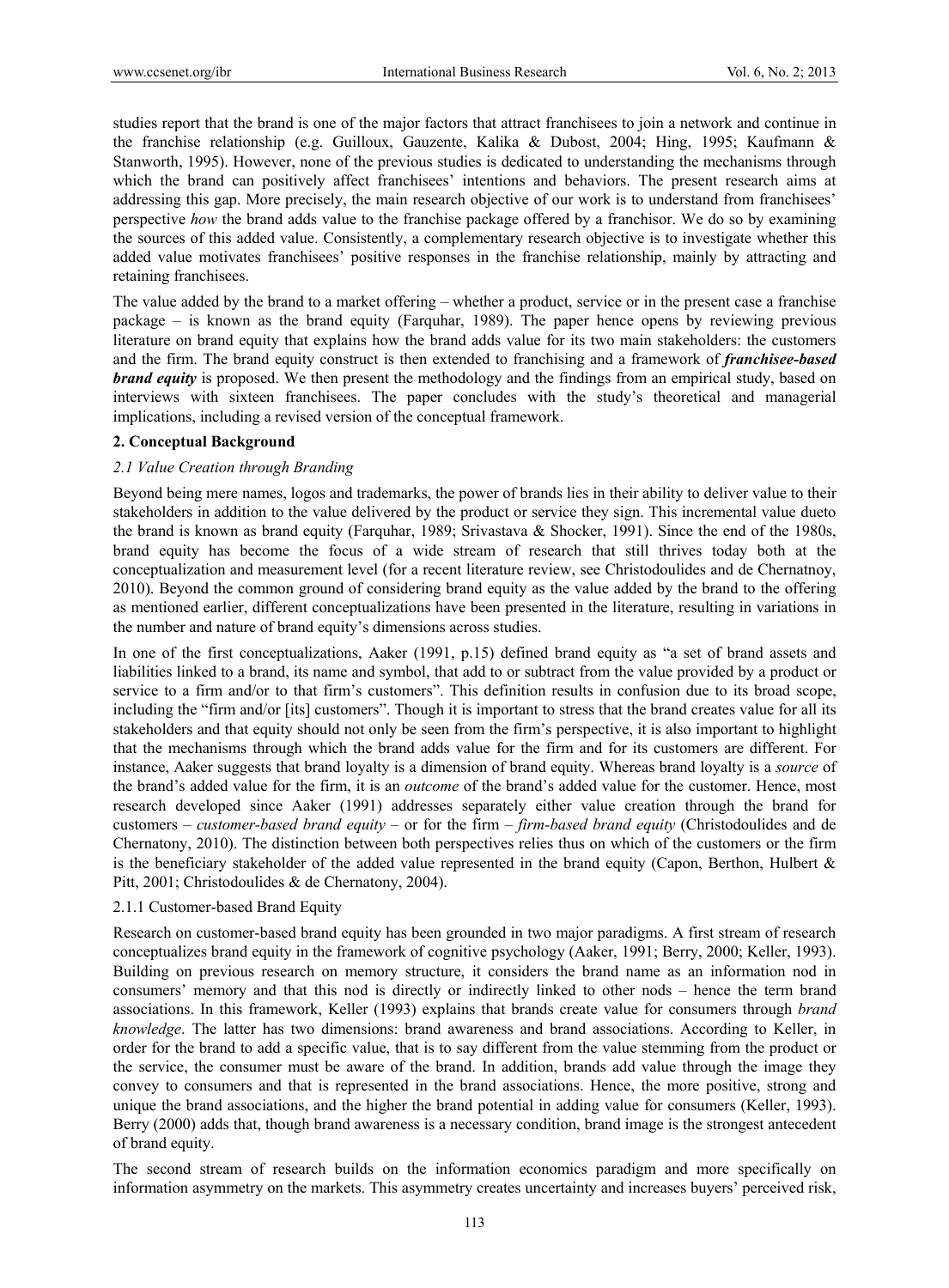leading the seller to send signals to reassure the buyers (Rao, Qu & Ruekert, 1999). For instance, companies would set high prices to convey perceptions of higher quality. In this framework, Erdem and Swait (1998) argue that the brand can act as an important signal as its name embodies the whole marketing mix of the company and encapsulates the history of consumers' interactions with the brand. Empirically, these authors have shown that when the brand acts as a credible signal, it adds value for customers since it reduces their perceived risk and information costs and enhances perceived quality (Erdem & Swait, 1998). Despite the appeal of this second approach, the study of customer-based brand equity is predominately based on the psycho-cognitive paradigm.

## 2.1.2 Firm-based Brand Equity

Firm-based brand equity refers to the case where the company is the beneficiary of the value engendered by the brand. Three main sources of brand-based value for the firm are highlighted in the literature. The first one considers the brand as an asset of the company, contributing to the overall value of the firm and that could generate revenues if it is sold. The financial value of brands was highlighted in the 1980s, when brands such as Kraft were sold for a much higher price than their book value. In addition to the valuation methods developed by branding consultancies (e.g. Interbrand), academic researchers also developed financial valuation techniques such as comparing of the purchase and sale price of an acquired brand (Mahajan, Rao & Srivastava, 1994) and calculating a residual value after discounting for all the other assets of the company (Simon & Sullivan, 1993).

The second way brands create value for the company is through their impact on consumers' positive reactions toward the branded offering. By enhancing customers' loyalty for example, the brand participates in securing future cash-flows for the company. Similarly, another example is through the brand's potential of commending a price premium, based on consumers' willingness to pay higher prices for a brand they know, trust and like than for an unknown brand (Aaker, 1991; Ailawadi, Lehmann & Neslin, 2003). In this perspective, firm-based brand equity is linked to customer-based brand equity, defined by Keller (1993) as "the differential effect of brand knowledge on consumer response to the marketing of the brand" (p.2). The value added (subtracted) for consumers by the brand will have a positive (negative) impact on consumers' reactions toward the branded offering, and hence add (subtract) value for the firm (Feldwick, 1996; Wood, 2000). As such, customer-based brand equity becomes a source of firm-based brand equity (Czellar & Denis, 2002).

Finally, though most research on brand equity focuses on customers, brands can also create value for the company by commending positive reactions from other stakeholders. For instance, in one of the earliest conceptualizations of brand equity, Srivastava and Shocker (1991) consider the brand-engendered positive behaviors of channel members, in addition to those of consumers, as an important source of "strong, sustainable and differential advantage". Such enlargement of brand-equity conceptualizations to include the effects of several relevant stakeholders can be particularly important in B2B contexts and will be discussed later.

## *2.2 Franchisee-based Brand Equity*

The previous paragraphs highlight that (1) brands add a specific value to markets offerings; (2) the mechanisms that explain this value adding process are closely linked to the beneficiary stakeholder (e.g. the customer or the firm); and (3) in the case of consumers, this added value drives differential consumers' responses to the branded offering's marketing. Similarly, franchisee-based brand equity (FBBE) can be defined as *the value added by the brand to the franchise package, for the franchisee, and that drives the franchisee's responses to the marketing of the franchise package by the franchisor*.

Two previous attempts by Nyadzayo *et al.* (2011) and Leslie and McNeill (2010) have recently proposed to extend equity concepts to franchising. However, these conceptualizations do not address our research objectives directly, as they do not focus on understanding how the brand drives franchisees' responses toward the franchised package through the value added by the brand. Instead, they mainly focus on franchisees' perceptions of the brand value and strength on the market and more specifically for consumers. In other words, they consider customer-based equity of the franchise brand as perceived by the franchisees. This perspective can be linked to our research objective: franchisees' perceptions of customer-based equity of the brand they are buying into will participate in explaining the value added by the brand for them. However, such perspective is restrictive at least on two levels. First, it does not consider whether or how the brand could create value *directly* for the franchisee, since it focuses solely on the *indirect* route through perceived customer-based equity. Second, even in this indirect fashion, it ignores other relevant stakeholders of the franchise relationship that could be affected by the brand.

The conceptual framework of the present research (figure 1) addresses the previous limitations. It presents an understanding of how the brand adds value for franchisees, hence driving two of their most important decisions: the choice of a franchised network and the willingness to continue the franchise relationship in the long run. To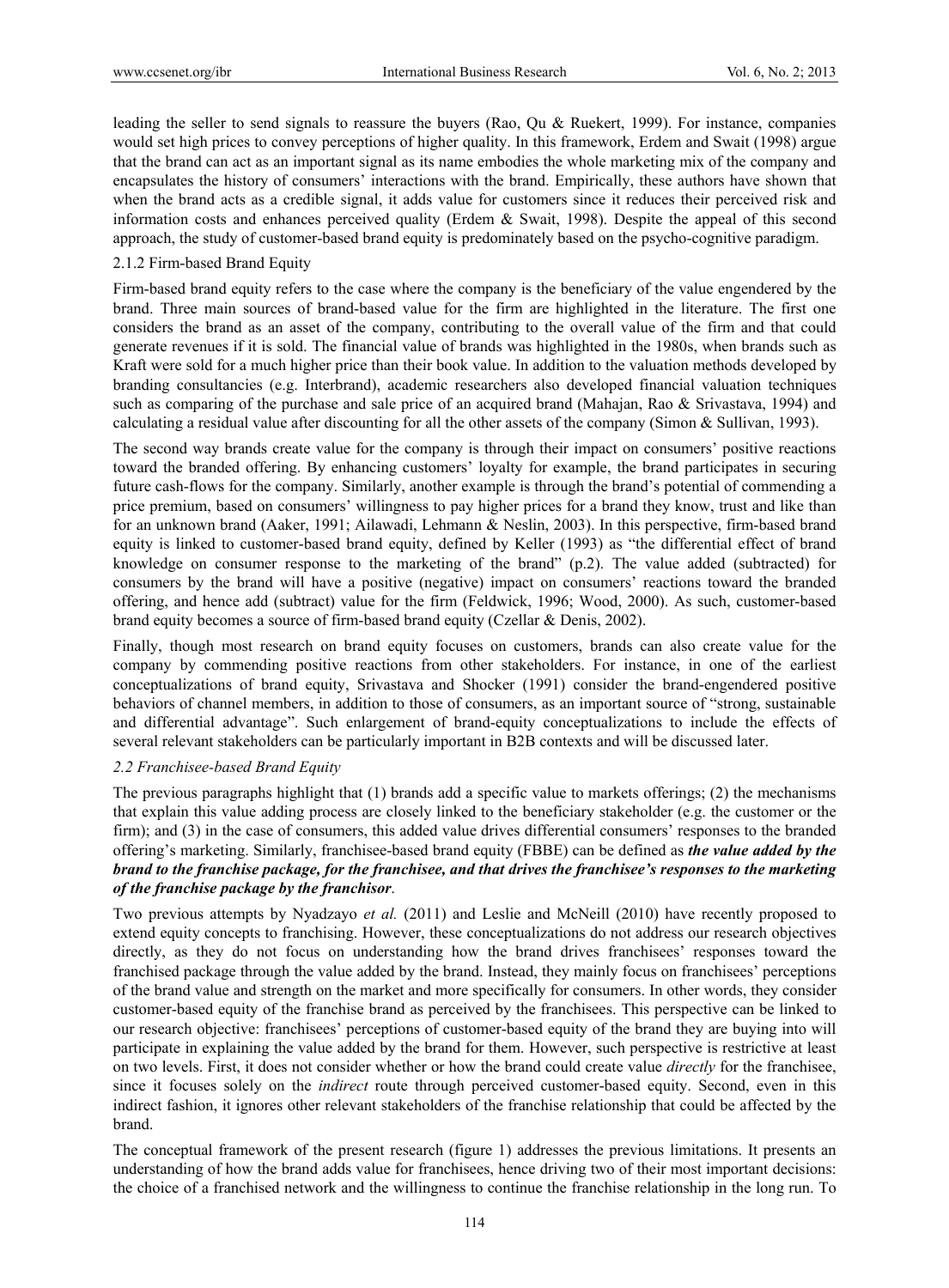this effect, we build on the dual role of the franchisee in the franchised network and in his relationship to the brand. On the one hand, the franchisee is a B2B buyer in his relationship to the franchisor (Grace & Weaven, 2011; Harmon & Griffith, 2008) and the brand is part of the franchise package he buys (Zachary *et al.*, 2011). On the other hand, he is an entrepreneur in his relationship to the market (Hunt, 1997) and the brand is a tool for him to attract and satisfy relevant stakeholders and more precisely the consumers.



Figure 1. Sources and outcomes of franchisee-based brand equity

## 2.2.1 Indirect Sources of FBBE

Previously, we presented three routes to explain firm-based brand equity or how the brand adds value for the company: the brand as a financial asset, the brand as a trigger of consumers' positive reactions toward the market offering and as a trigger of other relevant stakeholders' positive reaction. The first of these three ways cannot explain how the brand creates value for the franchisee in his role as an entrepreneur. In the franchise relationship, the brand as an asset remains the property of the franchisor. The franchisee is granted the right to use the brand name throughout the duration of the franchise contract but does not acquire property rights on the brand (Combs *et al.*, 2004). In other words, the brand cannot directly generate value for the franchisee as a financial asset. However, it can generate value for the franchisee indirectly, through its differential impact on consumers' perceptions and behaviors, driving positive consumer responses toward the branded franchised unit. As such, franchisees would be encouraged to enter and remain with a franchised network if they think that its brand commends high customer-based brand equity on the market (Leslie & McNeill, 2010; Nyadzayo *et al.*, 2011). Hence, we propose first that customer-based brand equity as perceived by the franchisee acts as an antecedent of FBBE.

In addition, the brand can generate value for the franchisee through its differential impact on other relevant stakeholders' perceptions and behaviors. The ability of the brand to offer benefits for multiple stakeholders is often considered of high importance to ensure the company's interest in and support for branding in B2B contexts (Leek & Christodoulides, 2011). One important stakeholder group for example that the brand can attract offering thus indirectly an added value for the franchisee is the skillful personnel (Perrigot *et al.*, 2011). Hence, franchisees would be encouraged to enter and remain with a franchised network if they think that its brand commends positive responses from relevant stakeholders on the market. We propose thus that the brand's impact on relevant stakeholders' behaviors as perceived by the franchisee will also act as an antecedent of FBBE.

## 2.2.2 Direct Sources of FBBE

One way of understanding how the brand adds value directly for the franchisee is by considering the latter in his direct relationship to the franchisor, that is to say in his role as a B2B buyer of the franchise package. Even though brand-equity research has mainly focused on consumer markets, a growing stream of research has investigated in recent years brand equity for B2B buyers, concluding that the concept is also relevant for understanding the brand's added value in B2B relationships (e.g. Bendixen, Bukasa & Abratt, 2004; Jensen & Klastrup, 2008; Kuhn, Alpert & Pope, 2008; Lindgreen, Wynstra & Farrelly, 2010; Zaichkowsky, Parlee & Hill, 2010). On the conceptual level, several studies carried out in this stream transpose tools and frameworks of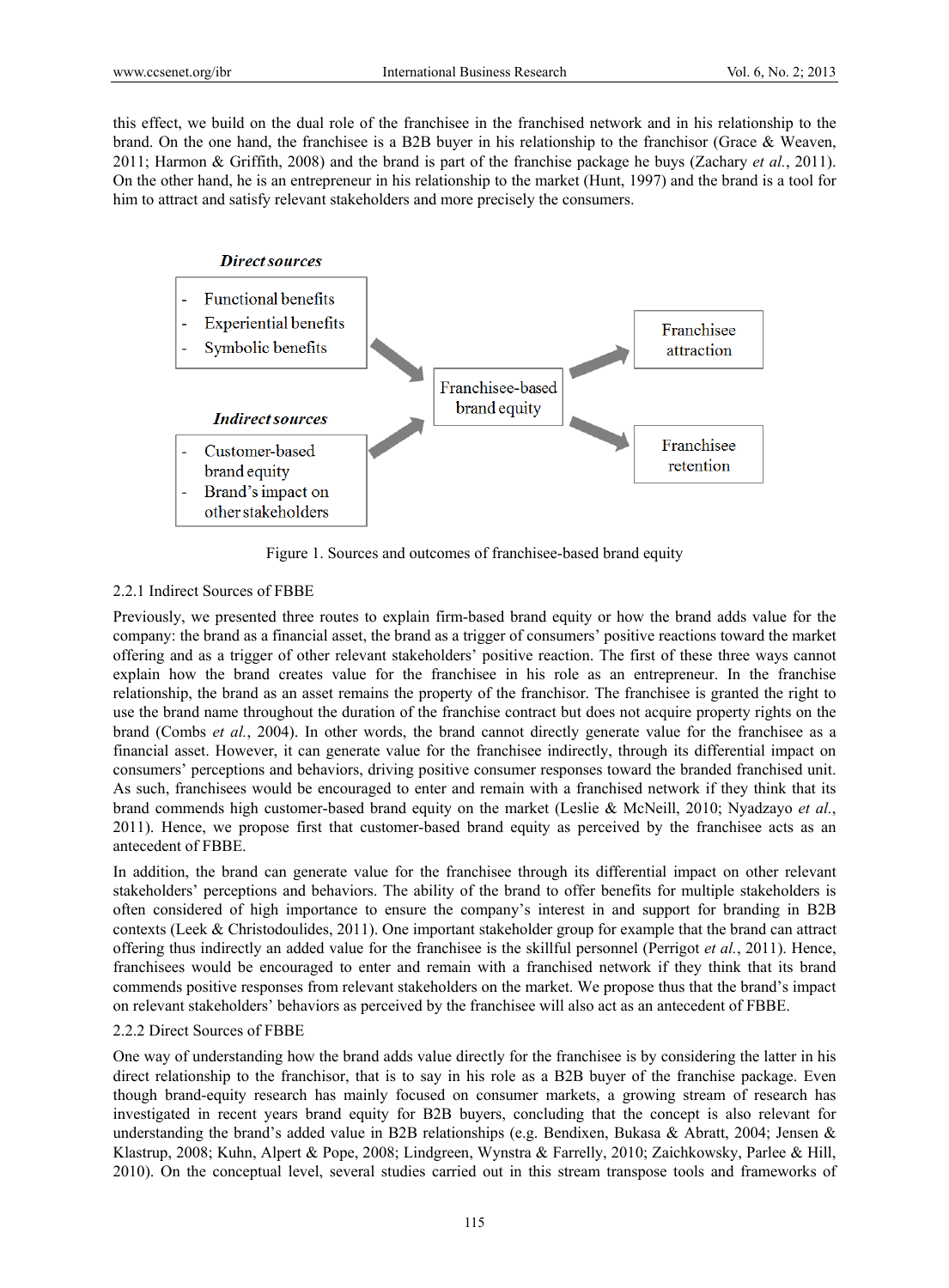studying and evaluating brand equity used on consumer markets (Leek & Christodoulides, 2011, 2012). Kuhn *et al.* (2008) tested the applicability of Keller's (2001) customer-based brand equity pyramid to B2B customers, showing that this framework is applicable under certain modifications. Whereas Keller's (1993) original work distinguishes between the sources of brand equity (i.e. brand knowledge) and its consequences (i.e. consumer's differential responses to the branded offering), the CBBE pyramid describes the four steps that companies should follow in order to build strong brands. Keller's original framework (1993) seems hence more adequate to our study of how the franchise brand adds value for a specific kind of buyers – the franchisees – and how in turn this added value drives franchisees' positive reactions, in this case franchise choice and relationship continuation.

According to Keller (1993), the brand's added value and its impact on customers' responses are driven by brand awareness and associations. Keller distinguishes different types of brand associations based on their abstraction level in consumers' minds, ranging from attributes (the least abstract), to benefits, and finally to attitudes (the most abstracts). Due to their intermediate position on abstraction, benefits offer interesting insights to how the brand adds value for stakeholders, since they combine a high level of uniqueness, durability and accessibility in stakeholders' memory (Keller, 1993). Consistent with earlier research (Park, Jaworski & MacInnis, 1987), Keller distinguishes three categories of brand benefits that could all be transposed to the franchising context.

The first category relates to *functional* benefits, rooted in the product or service attributes. It mainly refers to the latters' problem-solving capacity. Functional benefits mirror previous research in B2B on the importance of product features and their performance in the brand evaluation (Kuhn *et al.*, 2008). The second category refers to *experiential* benefits resulting from the sensory stimulation of consumers' by the brand. Franchisors place a lot of emphasis on designing brand logos and other elements of sensory identity as well as the franchised units' servicescape in order to enhance the networks' visibility and consumers' experience. Research in services marketing has established that these sensory elements do not only affect customers' perceptions and behaviors, but also those of the employees working in the service unit (Bitner, 1992). As small entrepreneurs, most franchisees tend to actively participate in the management of their business and the delivery of the service, being thus highly present in their franchised units and in contact with the products and servicescape. Hence, the brand could also convey experiential benefits for the franchisees. Finally, the third category refers to *symbolic* benefits associated with the brand, linked for example to self-expression. The importance of these benefits in B2B branding is subject to controversy. Whereas some findings stress the rational aspect of B2B buyers, excluding the role of symbolic imagery (Kuhn *et al.*, 2008), other studies report the role of emotional aspects of B2B brands for the buyers (Leek & Christodoulides, 2012; Lynch & de Chernatony, 2004). Franchisees are not standard B2B buyers. They are often small entrepreneurs who enter a franchised network to develop a personal as well as an economic project. The values the brand conveys through its identity could trigger a self-expressive value for franchisees.

# **3. Methodology**

An empirical study was designed in order to further investigate (1) the sources of value added by the brand for franchisees and (2) whether this added value drives franchisees' behaviors, mainly at the level of the choice of a franchise network and the continuation of the franchise relationship. Qualitative research was deemed the most appropriate methodology, given the lack of literature on branding's role and impact in the franchise relationship and the exploratory nature of our research.

We conducted in-depth semi-structured interviews with sixteen franchisees in the region of Aix-en-Provence and Marseille in France. The informants were chosen through purposeful sampling, with the aim of selecting franchisees from different sectors in order to cover a broad range of views, but at the same time by setting two criteria to avoid extreme heterogeneity of informants that could be detrimental to the understanding and interpretation of collected material. The first criterion was to select only franchisees operating on a B2C market, as we suspected that the brand's role and management at the level of the franchised unit might be significantly different between B2B and B2C contexts. The second criterion was to select franchisees of brands that exist from several years and have developed a minimum level of awareness and equity on their respective markets. This second criterion was set as, in the case of recently established brands with little awareness, franchisees behaviors under investigation in the present study and most precisely the choice of a franchise network would probably rely much more on constituents of the franchise package other than the brand (e.g. product, technical assistance, royalties, etc.). We are conscious that these two restrictions limit in return the generalizability of our results. However, given the exploratory nature of the research and the breadth of the franchise context, such restrictions seem necessary to avoid contextual bias in the interpretation of our results.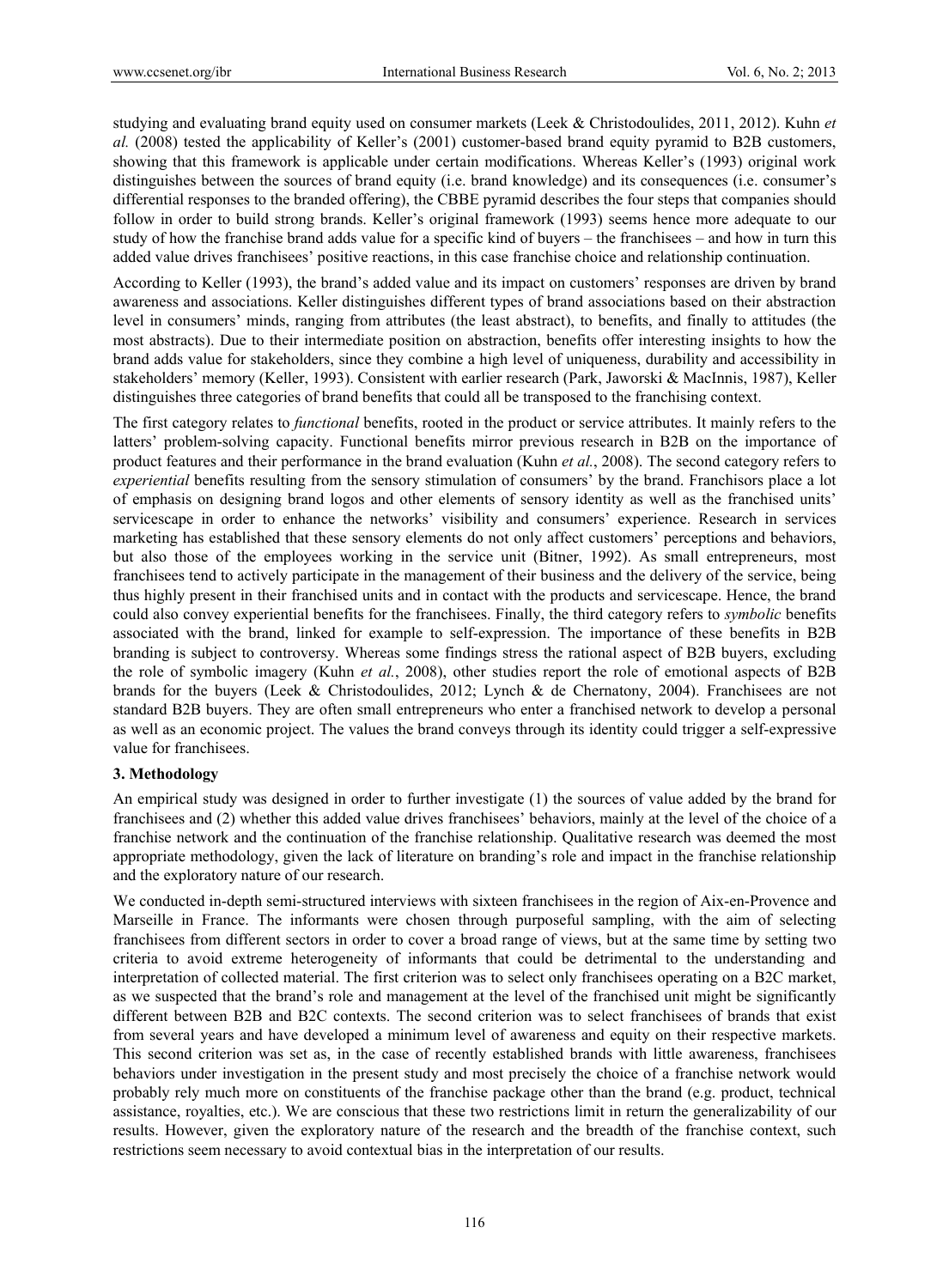The interviewing process was stopped when saturation level was reached. 56% of the informants operated service franchised units (e.g. restaurant, hairdresser, real estate agency), while the remaining 44% operated retail franchised units (e.g. shoe store, organic food retailer). The participants and franchised sectors are presented in table 1. Face-to-face interviews were conducted on the franchisees' work setting. They lasted between 0 and 75 minutes, and each interview was recorded and later transcribed.

The mains themes in the interview guide were the factors taken into account by the franchisee in his choice of the franchise network, the role and importance of the brand in franchising, the brand's appeal for franchisees and the benefits they can reap with the brand, franchisees' perceptions of the franchise brand, the brand's impact on franchisees' behaviors and the reasons for continuing in the franchise relation. Transcripts were later examined using content analysis (Krippendorff, 2004) with two kinds of codes. First, a priori codes were derived from previous literature to cover the different themes portrayed in the conceptual framework (figure 1). Second, given the exploratory nature of the study, additional codes were derived from the interviews with the aim of covering supplementary themes that were not revealed by the literature review.

| <b>Interviewee</b> | <b>Sector</b>                          |
|--------------------|----------------------------------------|
| MB                 | Retail: second hand products           |
| TN                 | Retail: proximity store                |
| BL                 | Retail: organic food                   |
| <b>BA</b>          | Retail: chocolate store                |
| JM                 | Retail: shoe store                     |
| LQ                 | Retail: luxury wine                    |
| NB                 | Retail: home decoration                |
| <b>PMP</b>         | Retail and service: printing cartridge |
| AI                 | Services: pizza restaurant             |
| <b>SA</b>          | Services: hairdresser, beauty salon    |
| <b>SM</b>          | Services: hairdresser                  |
| <b>VC</b>          | Services: hair dresser                 |
| JA                 | Services: real estate agent            |
| <b>KB</b>          | Services: hairdresser                  |
| PE                 | Services:café                          |
| <b>VD</b>          | Services: restaurant                   |

Table 1. List of the interviewees and their sector of activity

# **4. Main Findings and Discussion**

## *4.1 Direct Sources of FBBE*

As expected in our initial framework, the interviews reveal that the brand adds value directly for franchisees through brand awareness and by offering them functional, experiential and symbolic benefits (Keller, 1993; Park *et al.*, 1986). The interviews also reveal two additional types of direct benefits: economic and relational benefits.

*Brand awareness* was very noticeable in the interviews as an important factor for franchisees, especially when discussing the phase of choice before entering the network. In many sectors, potential franchisees have a choice between several competing franchisors, whose offerings are sometimes difficult to differentiate on the functional level of the service concept or the franchising package. In addition, many entrepreneurs in search for a franchised business might have little or no experience in this domain. On consumer markets, consumers with little expertise about the product use the brand awareness to form their consideration set and even as a driver of their final choice (Keller, 1993). This seems also the case of some of the interviewed franchisees. For instance, franchisee LQ (luxury wine retailer) describes his choice of a franchise as comprising two phases: first, he chose the business sector (luxury wine retailing) and the business format (franchising), then he "searched his memory" for what brands operate in this framework. In other words, brand recall – one of the two components of brand awareness, alongside brand recognition – acted as a heuristic to simplify the franchisee's choice, saving him time and effort. For other franchisees (e.g. VC, hairdresser), brand awareness adds value by reducing the risk associated with being an entrepreneur, since it augments their chances of success. In this particular case, the franchisee felt secure as part of the branded network, mirroring the old motto in franchising: "being in business for yourself, not by yourself".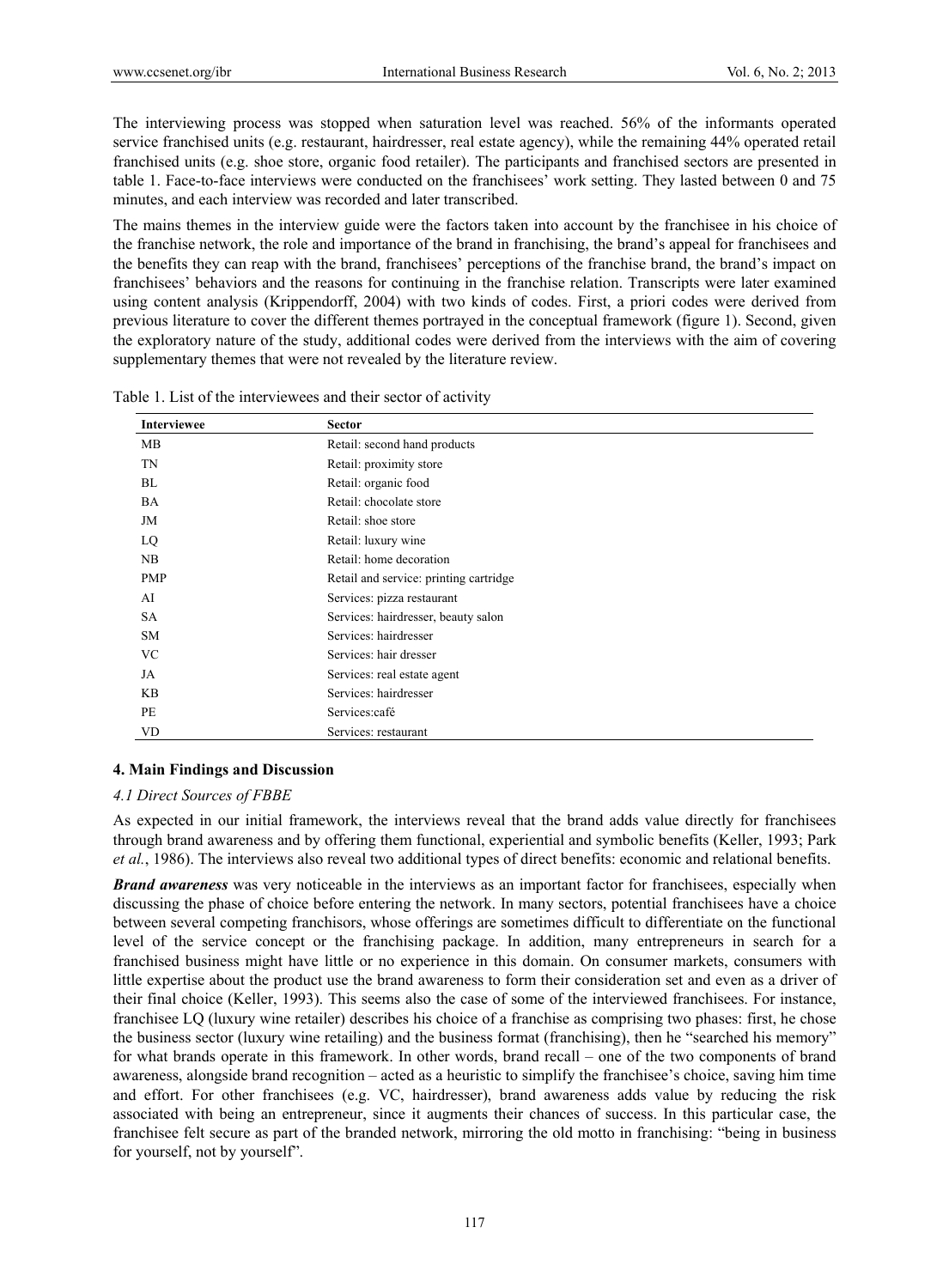Amongst brand associations, *symbolic benefits* are, surprisingly, the most recurrent and salient benefits in franchisees' discourse. This is in contradiction with both intuition and previous results (e.g. Kuhn *et al.*, 2008) that emphasize mainly the rational aspect of B2B buyers' decision making process. The interviews highlight several drivers of symbolic benefits. First, franchisees use the brand and its image as a self-expressive tool, by stressing the importance of self-congruity with their franchise brand. Self-congruity has been studied extensively in consumer behavior, mainly since the seminal work of Sirgy (1982). It reflects the extent to which consumers' representations of the brand match their own self-image. As such, it is possible to define different kinds of self-congruity according to the type of self-image to which the brand image is being compared (e.g. actual vs. ideal self-congruity). Many franchisees expressed the importance of the brand for them as a way of expressing their actual self. For instance, franchisees JM (shoe store) and BA (chocolate store) stated that they "recognize [themselves] in the product and the concept". Another statement of actual self-congruity comes from franchisee KB (hairdresser) who stated: "I find that it [i.e. the brand] resembles us a lot: we are beautiful, we are classy, we are a woman... we are [the brand name]!". The brand also acts as a source of inspiration for franchisees. Its image represents what they aspire to and allows them to express their ideal self. For instance, franchisee KB extensively explained to us the history of the hairdressing brand and how it was closely linked at the time of its launching to French icon Brigitte Bardot. As such, being part of this network and, more importantly, being associated with this brand, was for franchisee KB a way of reaching for an ideal-self that could only be attained through this association.

Second, the interviews also reveal the importance for the franchisees of being associated with a brand with a strong personality. This was particularly salient in the case of networks where the product or service itself had a high symbolic or self-expressive value. For instance, franchisees JM (shoe store), KB and SM (hairdresser) all emphasized that their brands reflected images of *beauty, glamour, class,* and *luxury*. This was often accompanied by country stereotypes, especially when the brand name had a foreign consonance. Third, the brand also delivers symbolic benefits when its identity is strongly rooted in values such as social responsibility, ecological concern and sustainable development. Some franchisees like BL (organic food retailer) expressed that the brand *values* are at least equally important for them as the brand financial and economic *value*. For this franchisee, the monetary value the brand adds to his business by attracting customers would not have been sufficient to enter the franchise network if the brand did not allow him to "help people eat more healthy food". By combining *value*  and *values*, the brand offers the franchisee "a double pleasure".

Finally, another symbolic benefit that emerged from the interviews was the fact of being associated with a leading brand. Franchisee SA (hairdresser) expressed the importance of the fact that the brand was the leader in its sector and recognized by all as such. This was paramount for the franchisee's choice of the network, as he wants to be associated with "the best". Likewise, franchisee AI (pizza restaurant) insisted in the interview that the brand, though not the market leader, is the *French* leader on the market (the market leader being an American competitor chain). In both cases, the fact of being associated with a "leader" was considered as a source of pleasure and pride for the franchisee.

*Functional benefits* delivered by the brand are linked to both marketing and human resources activities usually carried out by the entrepreneur, but that were in this case carried out by the network headquarter teams. On the marketing side, the brand offers benefits for franchisees as it stands for a solid and well thought of concept, tailored to meet target customers' needs and desires. In addition, the brand also carries out national advertising and communication campaigns. The latter are seen as very important by the interviewees as such campaigns enhance brand awareness and build strong brand image, and also because franchisees do not have the required abilities to develop such campaigns. A third marketing advantage pointed out by franchisee JM (shoe store) is that brands place a lot of emphasis on product quality and innovation in order to maintain their image and market share. From the franchisee's perspective, being associated with a brand is hence a way to benefit from these innovations. Brands also offer human resources advantages, especially in service industries. Several franchisees, including JA (real estate agency) and SM (hairdresser), pointed out that an important advantage of being part of a network with a strong brand is that such networks place much emphasis on training franchisees' frontline employees. This HR advantage echoes the importance of frontline employees in services: not only do they deliver the brand promise during the service encounter, but they also embody the brand in consumers' eyes. As such, frontline employees are considered as services brand builders (de Chernatnoy & Segal-Horn, 2003).

*Experiential benefits* were much less salient in the interviews than the two previous categories. The franchisees mentioned two types of experiential benefits. The first ones are linked to the presentation, shape, taste and packaging of the tangible product that is sold in the franchised unit. This was more important in retailing franchises than in services franchises. The other experiential benefits are linked to the sensory experience of the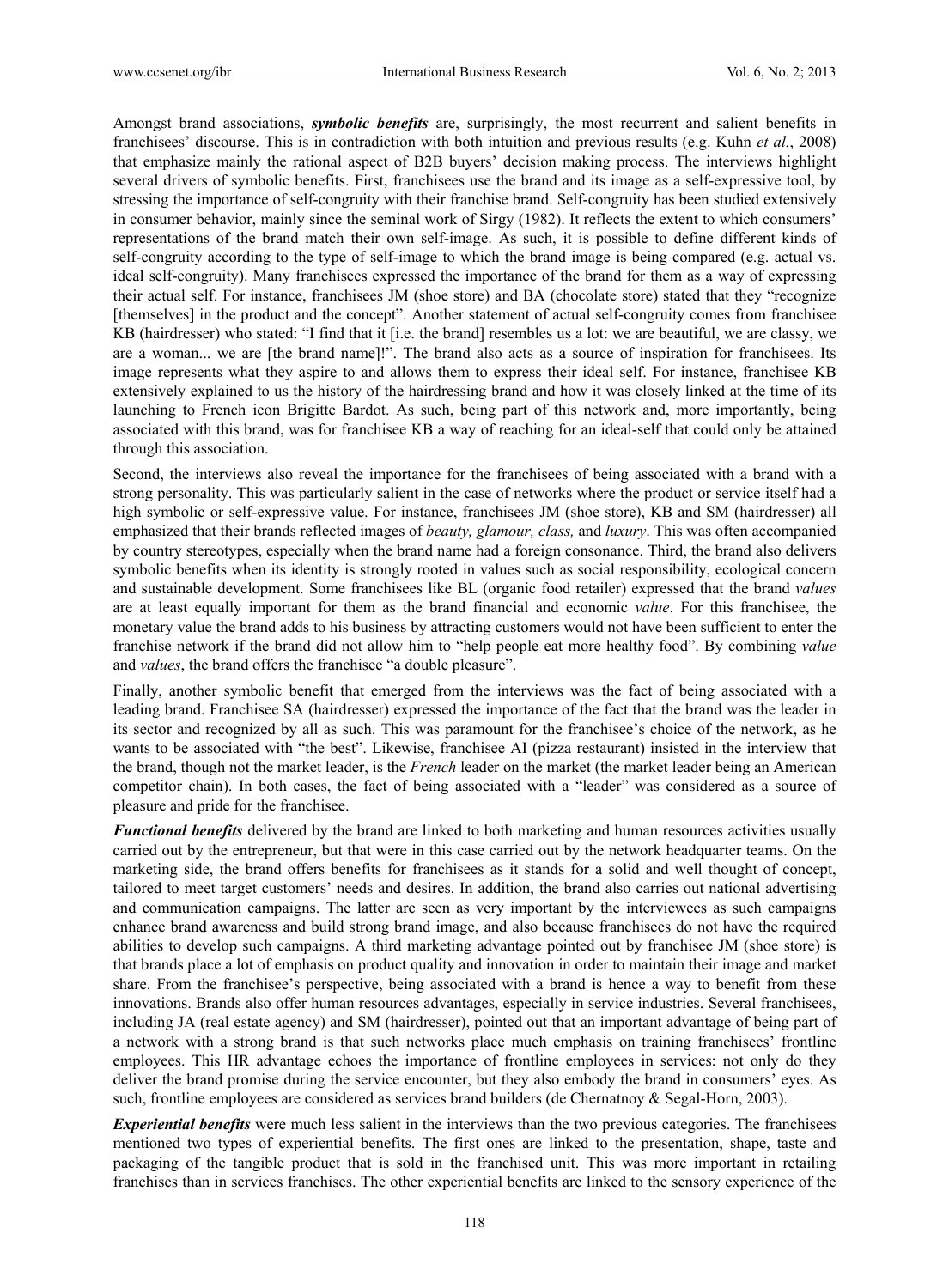franchisee with the servicescape of the franchised unit, including the colors, themes, layouts and other ambient conditions. In addition to mentioning such specific elements of the service environment, some franchisees emphasized their holistic experience of the place:

"At [brand name], it's as if it were a castle! It is not your house; it's a castle, a palace, a luxurious manor, so it's even better than one's own home" (KB, hairdresser).

In addition to the previous three categories of benefits, franchisees also pointed out that being part of a network with a strong brand offers them *economic benefits*. More specifically, several franchisees noticed that building a strong brand is a heavy and resource-consuming task. Three types of resources were specifically mentioned when we asked the franchisees to elaborate on this idea: financial investment for brand building; internal competencies needed to grow and manage the brand, mainly in the marketing area; and time, as strong brands might take many years to develop. These categories of resources are closely linked to the aforementioned functional benefits. However, franchisees seem to distinguish between both types of benefits when discussing what they get from being in a branded network. More specifically, functional benefits refer to the access they have to resources as part of the branded network, while economic benefits refer to the possibility of obtaining the functional benefits at a lower price – in the present case the royalties – and in better conditions than what they could get as single entrepreneurs.

Finally, the interviews also reveal *relational benefits*. Franchisees expressed the ideas of "belongingness", "community" and even "family" when describing the franchise brand. This was first obvious through the personal ties the franchisee develops with other franchisees of the same network. In this framework, franchisee JA (real estate agency) highlighted the importance of bonding with the other members of the network on the one hand, and on the other hand the fact that such relationships would not exist or at least would not be the same without the brand. In this specific case, through its deep identity and its shared values, the brand acts as the glue for the community. Another franchisee (SM, hairdresser) reported that his franchised unit was chosen as a training center for other franchisees. As such, not only was he responsible of the training, but of transmitting the brand's desired image and value to the other franchisees. Hence, the brand played as a relationship fulcrum between him and his peers. Several franchisees expressed their belongingness not to a community of franchisees of the same network, but to a larger community of individuals sharing the same lifestyle and passions that are portrayed in the brand concept and/or positioning (e.g. LQ, luxury wine and food retailing). Finally, some franchisees also underlined that the brand plays a role in their relationship with the franchisor. Franchisees expressed mainly the theme of "trust", with the idea that the franchisor was entrusting them with the brand – one of his most valuable resources. This is for example particularly salient in the case of the hairdresser whose franchised unit was chosen as a training center, and who felt hence entrusted with the brand by his franchisor.

These relational benefits echo and supplement the results of Nyadzayo *et al.* (2011) who found "relationship value" to be one of the three dimensions of FBBE. However, the dimension they describe is solely focused on the franchisee-franchisor relationship, whereas our findings underline the relational role of the brand at a much broader level: toward the franchisor, other franchisees and the brand community at large.

# *4.2 Indirect Sources of FBBE*

The brand also offers indirect benefits for the franchisees, based on their perceptions of its ability to drive positive reactions toward the branded franchised unit from relevant stakeholders. The strongest of both direct and indirect sources of brand-added value for franchisees is the brand's impact on customers. More specifically, the major source of FBBE seems to be *franchisees' perceptions of customer-based brand equity*. Consistent with Keller's (1993) work on customer-based brand equity, the franchisees emphasized the importance of customers' brand awareness and image – the two components of brand knowledge – as well as the differential effect of the brand on customers' behaviors toward the franchised unit. Customers' brand awareness was considered as paramount by several franchisees who underlined the role of having a well-known brand in attracting new customers, reducing consumers' perceived risk and enhancing the unit's turnover. Considering brand image, franchisees (e.g. VC, hairdresser; TN, grocery shop; LQ, luxury wine retailer) also highlighted the role of the three categories of benefits for consumers – i.e. functional, experiential and symbolic – as well as the role of brand attitude. These associations have the same positive outcomes on consumers' behaviors according to the franchisees as brand awareness. However, awareness is portrayed as playing a more important role than image in attracting new customers. This is consistent with previous research on customer-based brand equity, were image is considered to have a stronger effect than awareness except in the case of new customers (Berry, 2000).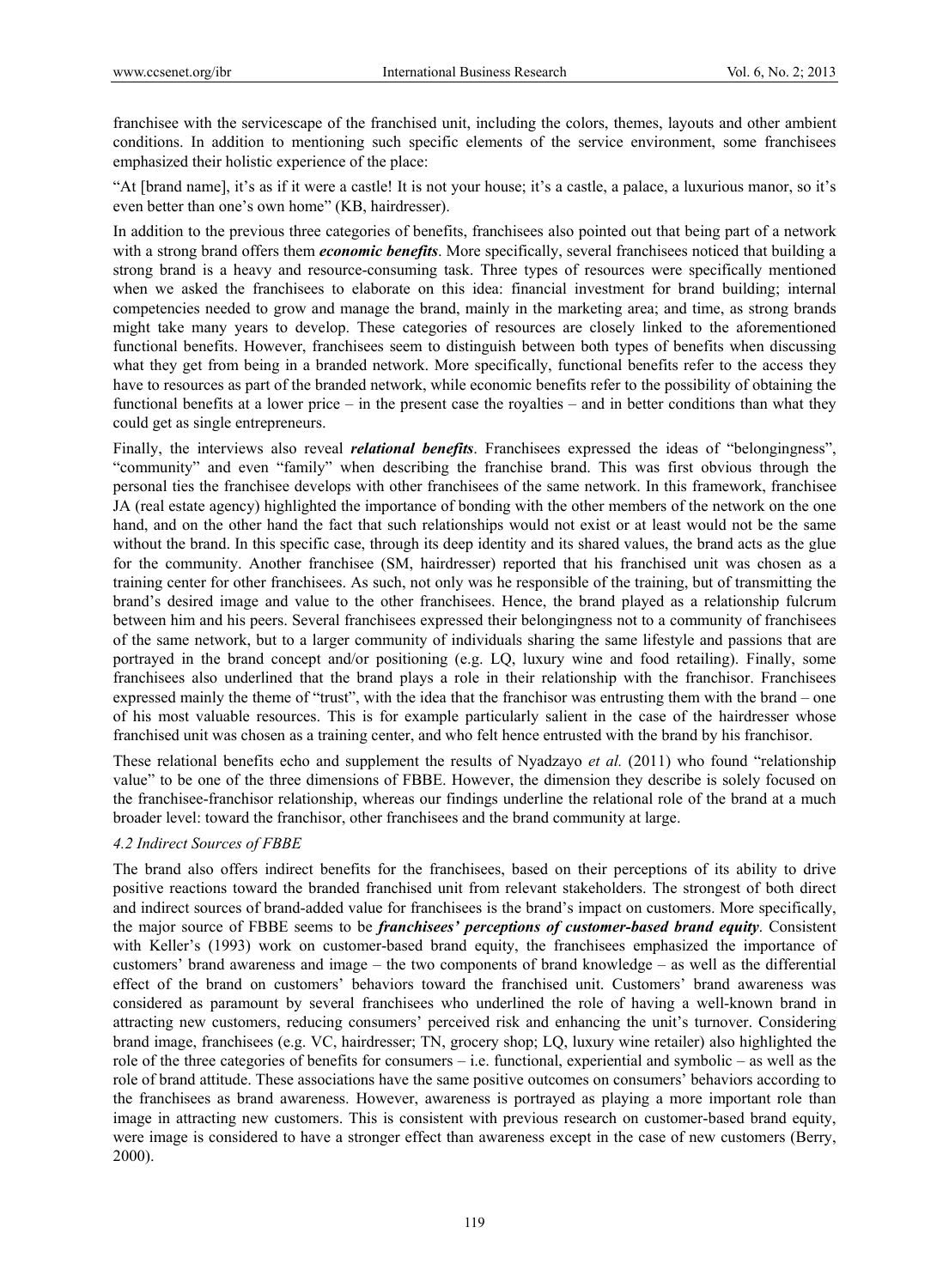Beyond the brands' role in driving positive consumer responses toward the branded franchised unit, the interviews also highlight the brands' importance for franchisees through their *perceptions of the brand's impact on other relevant stakeholders' positive responses*. Two stakeholder groups are particularly salient in the interviews. First, the brand is considered by franchisees as a tool to attract the "best" and "most skilled" employees toward the franchised unit. This is consistent with recent research on employee-based brand equity (e.g. King & Grace, 2009) as well as on employer branding that emphasize how the company can and should brand itself to appeal to potential employees (Backhaus & Tikoo, 2004). Second, two franchisees (BL, organic food retailer; LQ, luxury wine retailer) also pointed out that the brand, through its awareness and image, can also drive positive reactions from financial partners and more specifically from banks. Precisely, both franchisees stated that the brand can reduce bankers' perceived risk when evaluating the franchisee's business project in case of a loan for example. The brand acts thus as a risk reducer, enhancing the bankers' trust in franchisees' potential of success and in turn of paying back their loans. It is noteworthy however that the brand's effect on positive behaviors from employees and bankers, though source of added value for the franchisees, is more considered by the latter as a "positive side-effect" than as a core sought after benefit.

## *4.3 The Impact of FBBE in the Franchise Relationship*

The brand added value for the franchisee, based on the previous direct and indirect benefits, has an impact on various aspects of the franchise relationship, i.e. the relationship of the franchisee to the franchisor.

Consistent with the framework of figure 1, the brand plays an important role in franchisees' decision to join a franchised network. When asked about the reasons of selecting a specific network, the brand was often spontaneously cited by the interviewees, sometimes even as a *top-of-mind* reason (e.g. franchisee LQ, luxury wine retailer). For most of the interviewees, the brand represents a strategic resource that is important enough to drive their decision to joina network. This is consistent with the extensive use of resource-exchange theory in the franchising literature to explain how the partners of the franchise start a business relationship in order to access each other's valuable and scarce resources. In this perspective, the franchisor's brand is usually considered among the main resources driving franchisees' willingness to go into the franchising agreement (e.g. Combs & Ketchen, 1999). However, it is noteworthy that the functional and economic benefits presented in paragraph 4.1. supplement the traditional perspective on the role of the brand as a strategic resource sought by the franchisee. In fact, our findings add a nuance by highlighting the role of the brand as a somehow "higher order resource": franchisees' are motivated by having access to both the brand as a resource in its own right as well as to the resources needed to develop and manage the brand.

The brand also acts as an important driver of franchisees' willingness to remain in the network. This willingness is motivated in the interview both by the initially sought benefits – mainly symbolic, functional and economic – as well as those revealed to the franchisee during later stages of the franchise relationship – mainly experiential and relational benefits.

"Why we stay in the network? Well because we love this brand, because we identify with this brand" (franchisee KB, hairdresser)

"We all need to work together, and for me the brand brings me that. Even if I am competent, I am still more competent thanks to the brand, and that is what I am after. I know many people, many fellow colleagues, and all this through the brand, so I cannot picture myself today in the real estate business with another brand" (JM, real estate agency)

Finally, in addition to the brand's positive impact on franchisees' attraction and retention as posited in our initial framework, the interviews reveal an additional positive role of the brand as a *palliative to internal problems*. For instance, franchisee NB (chocolate store) describes the role of the brand during an organizational change period. Specifically, the regional manager of the network with who the franchisee was regularly in contact and who initially "recruited" her, was replaced by another manager. Hence, during the first period, the franchisee had to deal with a new manager. The brand played here as an anxiety and risk reducer during the change period. In another context, franchisee KB (hairdresser) described internal conflicts in the organization and a deteriorated organizational climate during an extended period of time. However, this did not drive this franchisee out of the network as "internal problems cannot even taint [the brand's] reputation".

## **5. Conclusions**

## *5.1 Theoretical Implications*

The present research adds insights to the emerging stream of research on brands' role and management in franchising. A first noteworthy result from the empirical study refers to franchisees' views on the nature of the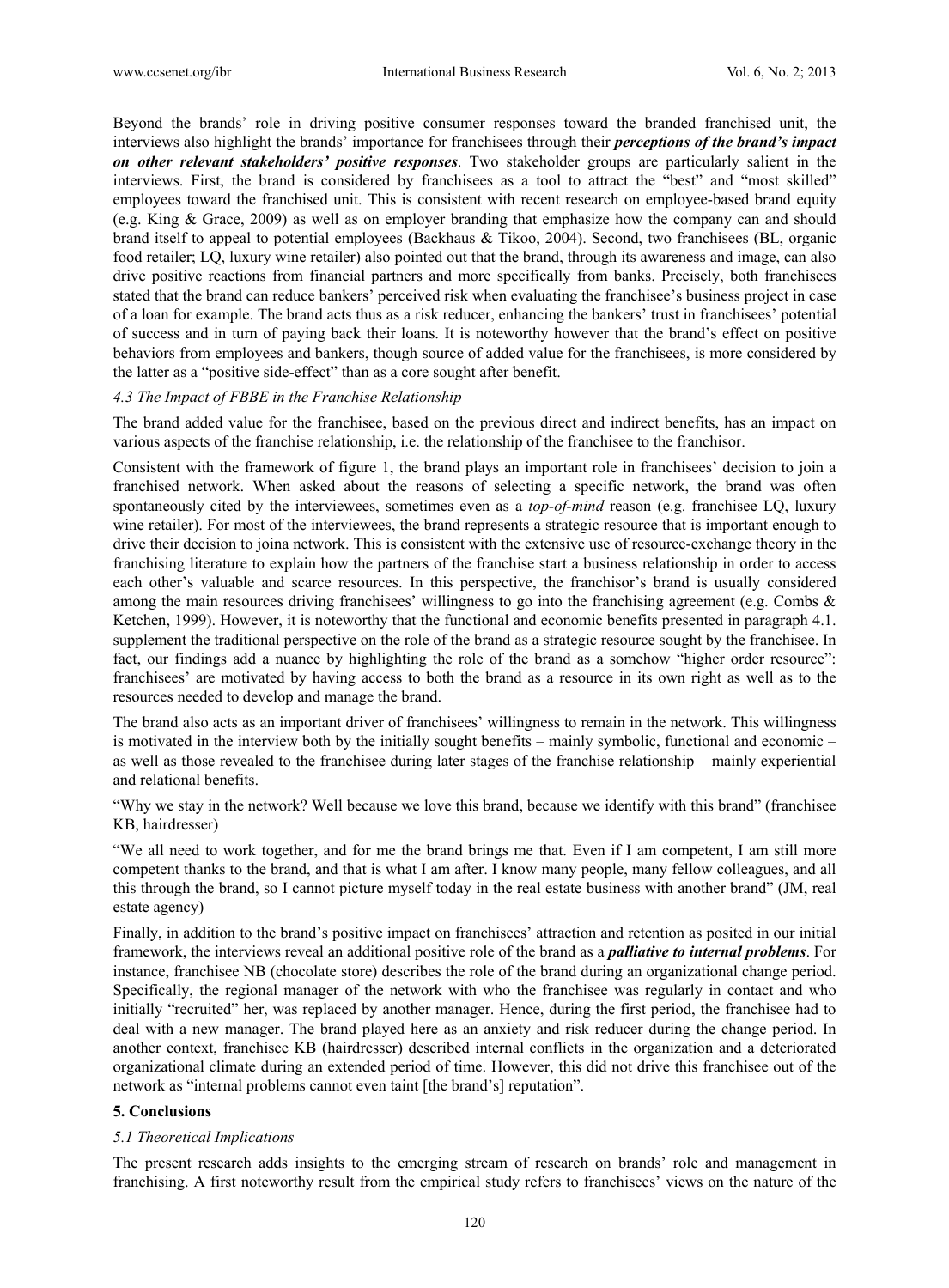franchise brand. Consistent with previous research on branding in B2B contexts (e.g. Kuhn *et al.*, 2008), franchisees conceive the franchise brand mainly at the corporate level and not at the product level. This seems equally true for services franchises – with a highly intangible core offering – as well as for retailing franchises with tangible products, sometimes carrying a different brand name than the franchised unit. It is also noteworthy that franchisees adopted a large view when discussing the brand and branding, as can be seen in the three following points. First, most of the interviewees do not consider the brand as a mere name or identifier. Consistent with the psycho-cognitive paradigm, they emphasize the network of associations linked to the brand and the value-adding role of these associations to them and to their stakeholders. Second, the brand is presented in franchisees' discourse as a bundle of characteristics that, similarly to Aaker's (1996) vision of the brand, are reflected in the brand as a name, a product, an organization and a person. Third, franchisees hold a holistic view of the branding process. Beyond the narrow prism of advertising and communication, they describe branding as encompassing other marketing, HR, logistics and R&D activities necessary to grow the brand.

The empirical study also offers insights on the two research questions, by corroborating the different themes in our initial framework (figure 1) and by supplementing them with new insights. The revised conceptual framework of FBBE is presented in figure 2.Franchisees' discourse highlights the existence of a myriad of both direct and indirect sources of FBBE that go beyond the three dimensional model of FBBE developed by Nyadzayo *et al.* (2011). The direct sources build to a large extent on Keller's (1993) and Park *et al.* (1986) typology of brand benefits. However, as in the case of Keller's (2001) CBBE pyramid that needs adjustments for B2B buyers (Kuhn *et al.*, 2008), the initial benefits' typology is altered in the franchising context. Two new types of benefits emerge in the revised framework. First, economic benefits – linked to resources saving – mirror the dual role of the franchisee who is not a "regular" customer but an entrepreneur seeking his best economic interest when buying into a franchise package. Second, the study also reveals the importance of relational benefits. The role of the brand as a relationship fulcrum has been pointed out on consumers' markets on multiple occasions, both in research on services branding (Dall'Olmo Riley & de Chernatony, 2000) and on brand communities (Muniz & O'Guinn, 2001). In franchising, the franchisor develops a network of franchisees around the brand. As in consumers' brand communities, relationships inside the network are driven by franchisees association with the common brand. The present study shows that the brand acts as glue for the network cohesion.



Figure 2. Revised framework of the sources and outcomes of franchisee-based brand equity

The role of symbolic benefits also emerges as paramount. Franchisees experience a wide variety of symbolic benefits, ranging from the static description of the brand through personality traits and country stereotypes to the more relationally oriented self-expressive function of the brand. This strong emphasis on symbolic imagery and benefits contrasts with the less assertive and more controversial results on the role of symbolic and emotional qualities in business contexts (Bendixen *et al.*, 2004; Kuhn *et al.*, 2008; Leek & Christodoulides, 2012; Mudambi, Doyle & Wong, 1997).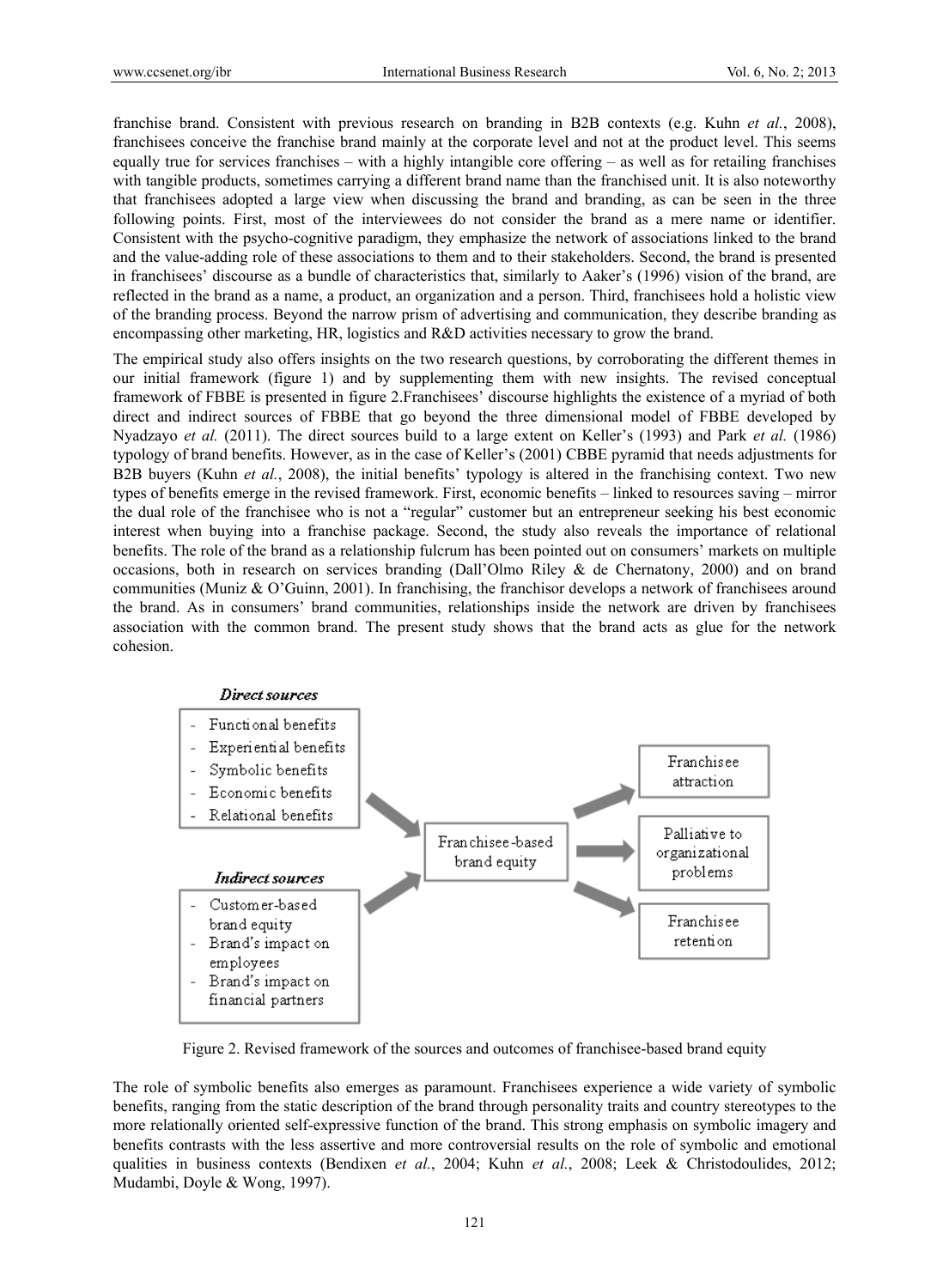The empirical study also allows revising and adding more precision to the indirect sources of FBBE in the initial framework. As in other B2B contexts (Leek & Christodoulides, 2011), the franchise brand acts as a relationship facilitator not only between the seller (i.e. the franchisor) and the buyer (i.e. the franchisee), but also with different other stakeholders. Consumers are by far the most important stakeholder of the franchise brand in franchisees' eyes. Consistent with previous studies (Leslie & McNeill, 2010; Nyadzayo *et al.*, 2011), franchisees' perceptions and anticipations of customer-based brand equity of the franchisor are the strongest brand-related driver of franchisees' intentions to enter and remain in a network. Franchisees also reap side-benefits through the brand's positive impact on two other stakeholders: employees and financial partners. However, these side-benefits are not sought after by the franchisee before entering the network. Moreover, in the later stages of the franchise relationship, these benefits remain as side-benefits and do not seem to compensate if other, more central benefits are missing.

The revised framework in figure 2 also integrates an additional outcome of the brand's impact on franchisees' behavior. As expected in the initial framework, the brand is considered by the franchisees as a valuable resource driving their decisions to enter and remain in the network. In addition to these positive effects in *normal times*, the brand also plays a positive role during *crisis times*. Franchisees' attitudes toward the brand and the relationship they develop with it can become strong and enduring enough not to dissolve when internal problems or change periods occur. Even more important is the fact that the brand plays as a palliative and a positive change agent in these times, reducing franchisees' perceived risk and maintaining their trust in the franchise relationship.

Finally, a noteworthy point that should be further investigated in future research is the role of time. Specifically, changes seem to occur in the different components of the framework as well as in their importance for the franchise relationship. Though the research design does not allow extensively investigating these questions, four observations can be made based on the interviews. First, the importance of the brand in franchisees' decision process and behaviors becomes stronger with time. At the beginning of the relationship, the brand is one important element of the franchise package, but other elements pertaining to functional aspects of the franchise agreement (e.g. contract terms, royalties) can be at least equally important. Several franchisees underlined that the brand becomes more important to them with time. This is mainly due to the fact that they become much more aware of the direct and indirect benefits delivered by the brand. Second, the relative importance of brand awareness in comparison to brand associations also evolves with time. At the beginning of the relationship, many franchisees have little experience with the brand they buy into. Their brand perceptions are predominately based on advertising instead of direct experience. As such, brand awareness plays the major role in reducing choice complexity and associated risk.

Third, the five categories of direct benefits are not as relevant to franchisees at all stages of the franchise relationship. Functional and symbolic benefits are often the main drivers at the pre-entry stage. Economic benefits are sought after from the start, but reveal to be much more complex and important once the franchisee is in the network and sees by himself – and with the help of internal communication – the necessary resources for brand development and management. Experiential and relational benefits take more time to develop. Fourth, the indirect benefits of the brand through various stakeholders are very heterogeneous. Franchisees put much emphasis from the start on the brand's ability to drive positive consumer responses. However, some franchisees pointed out that the brand becomes even more important for them after they receive customers' feedback and feel customers' attachment to the brand. Conversely, the brand's role in facilitating the franchisee's relationships with potential employees and financial institutions is most often discovered by the franchisee after he becomes part of the network. Based on all these elements, we propose to integrate time as a moderator of the importance of the components of the framework and their relationships. However, given the lack of information on this topic from the interviews, such moderating role should be more carefully investigated in the future.

## *5.2 Managerial Implications*

By confirming the brand's role as a value adding device and a trigger of franchisees' positive responses in the franchise relationship, the present research highlights the brand potential both as a resource for attracting franchisees and a tool for managing the franchise relationship. Whereas many brands are traditionally built to target and appeal to the end consumers in an outside-in approach, our findings add to the growing literature on the importance of internal stakeholders of the brand and the need to implement a balanced approach to brand building that addresses the needs and concerns of both internal and external audiences (e.g. de Chernatony & Harris, 2000; Ind & Bjerke, 2007). Given the corporate nature of the brand in franchising, it is important that the franchisor and the franchisees develop a corporate culture that not only is supportive of the brand, but is also aligned with its image and vision (Hatch & Schultz, 2003).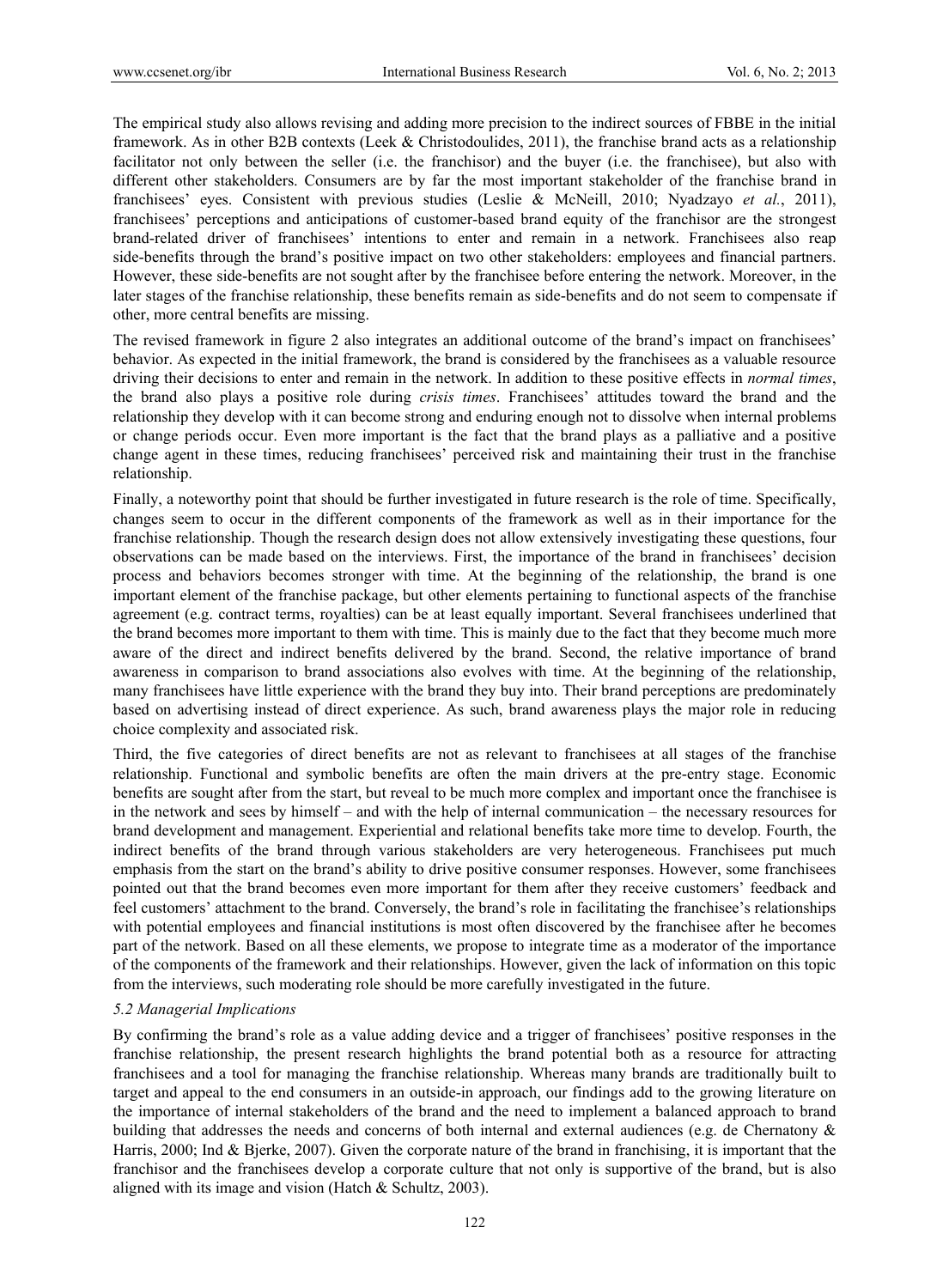Moreover, given the multifaceted nature of the brand in franchisees' eyes, franchisors' value proposition for their brand should be devised in a large way to portray the numerous brand benefits for franchisees. In the application of resource-exchange theory to franchising, the brand is considered as a scarce and valuable resource that the franchisee – a rational economic agent – seeks. The importance of symbolic benefits and more precisely of self-congruity offers an alternative view of the brand's role. It also portrays the franchisee no longer as a solely rational economic agent but as an individual entrepreneur who is willing to invest his limited resources to build his "own" business that reflects his actual or ideal-self. Franchisors should hence strive to develop a clear brand personality and to use the latter not only as an external communication tool toward end consumers but also toward potential and current franchisees. Self-congruity has been shown to have positive impacts on customers' (e.g. Kressmann *et al.*, 2006) and employees' (e.g. Kristof-Brown, Zimmerman & Johnson, 2005) behaviors and commitment. Future research is thus needed to investigate the role and impact of franchisees' self-congruity with the franchise brand. A positive role should encourage franchisors to use brand personality as a communication tool toward potential franchisees as well as a decision making element when selecting future franchisees.

With time, franchisees seem to become aware of several direct and indirect brand benefits that add value to the franchise relationship. This is the case of the direct experiential and relational benefits and of the indirect benefits through the wide stakeholders' network. As a source of added value for franchisees, these brand associations should be activated by the franchisor even at earlier stages of the franchise relationship. For instance, most of the communication done by franchisors toward franchisees in the specialized press in France focuses mostly on the product/service concept and the technical details of the franchise agreement. Reference to the brand's impact on consumers is more implicit and is often suggested by stating the network's market share. Such communications could be enlarged to portray the other brand benefits such as the ease of recruiting qualified staff or more details on customers' loyalty.

## **References**

Aaker, D. (1991). *Managing Brand Equity*. New York: The Free Press.

- Aaker, D. (1996). *Building Strong Brands*. New York: The Free Press.
- Ailawadi, K. L., Lehmann, D. R., & Neslin, S. A. (2003). Revenue premium as an outcome measure of brand equity. *Journal of Marketing, 67*(4), 1-17. http://dx.doi.org/10.1509/jmkg.67.4.1.18688
- Backhaus, K., & Tikoo, S. (2004). Conceptualizing and researching employer branding. *Career Development International, 9*(5), 501-517. http://dx.doi.org/10.1108/13620430410550754
- Bendixen, M., Bukasa, K. A., & Abratt, R. (2004). Brand equity in the business-to-business market. *Industrial Marketing Management, 33*, 371-380. http://dx.doi.org/10.1016/j.indmarman.2003.10.001
- Berry, L. (2000). Cultivating service brand equity. *Journal of the Academy of Marketing Science, 28*(1), 128-137. http://dx.doi.org/10.1177/0092070300281012
- Bitner, M. J. (1992). Servicescapes: the impact of physical surroundings on customers and employees. *Journal of Marketing, 56*, 57-71. http://dx.doi.org/10.2307/1252042
- Capon, N., Berthon, J. P., Hulbert, J., & Pitt, L. (2001). Brand custodianship: a new primer for senior managers. *European Management Journal, 19*(3), 215-27. http://dx.doi.org/10.1016/S0263-2373(01)00019-6
- Christodoulides, G., & de Chernatony, L. (2004). Dimensionalising on- and offline brands' composite equity. *Journal of Product & Brand Management, 13*(3), 168-179. http://dx.doi.org/10.1108/10610420410538069
- Christodoulides, G., & de Chernatony, L. (2010). Consumer-based brand equity conceptualisation and measurement. A literature review. *International Journal of Market Research, 52*(1), 43-66. http://dx.doi.org/10.2501/S1470785310201053
- Combs, J., & Ketchen, D. (1999). Explaining inter-firm cooperation and performance: Toward a reconciliation of predictions from the resource-based view and organizational economics. *Strategic Management Journal, 20*(9), 867-888. http://dx.doi.org/10.1002/(SICI)1097-0266(199909)20:9<867::AID-SMJ55>3.0.CO;2-6
- Combs, J., Michael, S., & Castrogiovanni, G. (2004). Franchising: a review and avenues to greater theoretical diversity. *Journal of Management, 30*(6), 907-931. http://dx.doi.org/10.1016/j.jm.2004.06.006
- Czellar, S., & Denis, J. E. (2002). Un modèle intégrateur du capital client de la marque: une perspective psycho-cognitive. *Recherche et Applications en Marketing, 17*(1), 43-56.
- Dall'Olmo Riley, F., & de Chernatony, L. (2000). The service brand as relationships builder. *British Journal of Management, 11*(2), 137-50. http://dx.doi.org/10.1111/1467-8551.t01-1-00156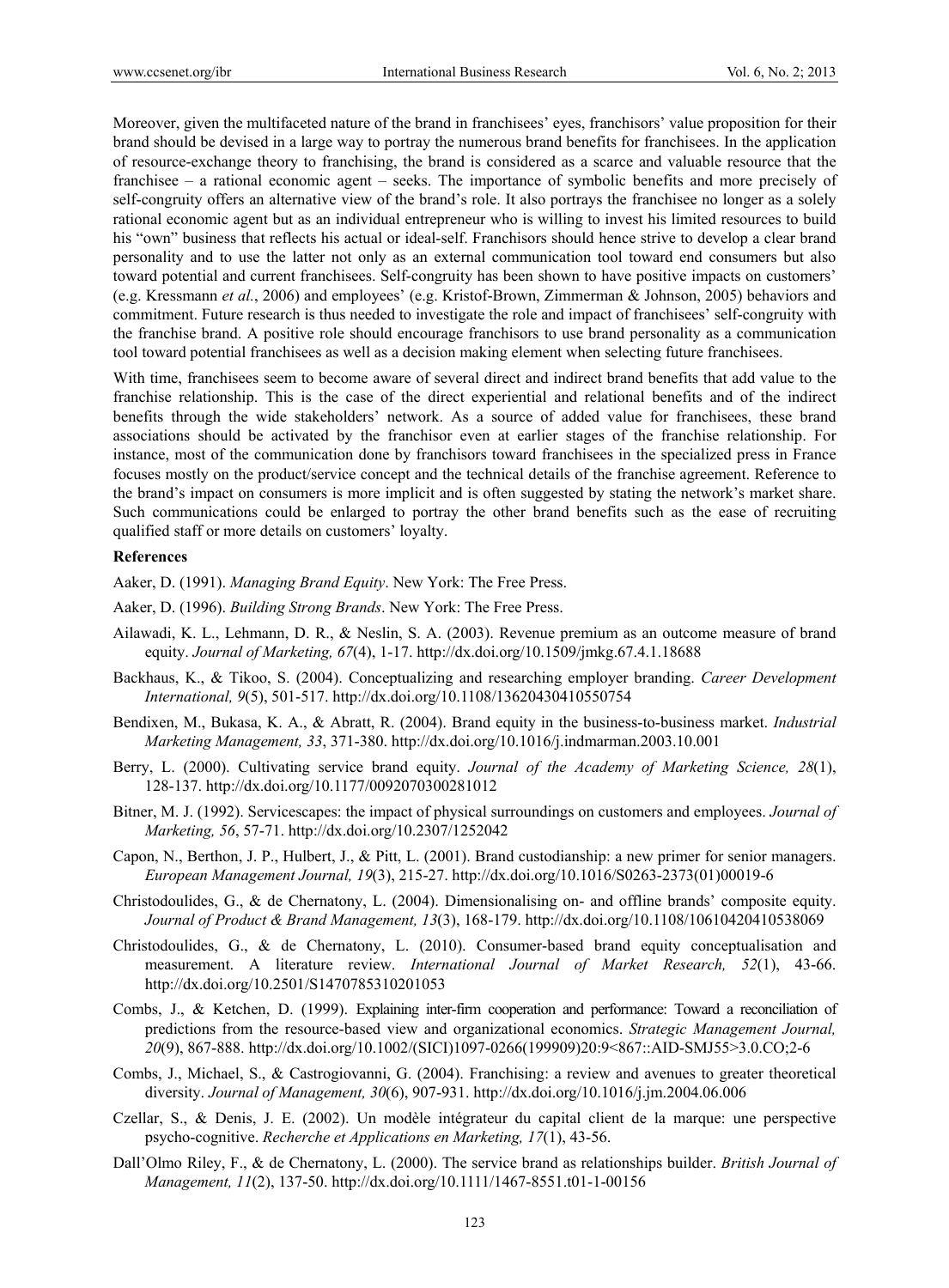- Dant, R. P., & Kaufmann, P. J. (2003). Structural and strategic dynamics in franchising. *Journal of Retailing, 79*, 63-75. http://dx.doi.org/10.1016/S0022-4359(03)00011-3
- De Chernatony, L., & Harris, F. (2000). Developing corporate brands through considering internal and external stakeholders. *Corporate Reputation Review, 3,* 268-274. http://dx.doi.org/10.1057/palgrave.crr.1540119
- De Chernatony, L., & Segal-Horn, S. (2003). The criteria for successful services brands. *European Journal of Marketing, 37*(7/8), 1095-1118. http://dx.doi.org/10.1108/03090560310477681
- Erdem, T., & Swait, J. (1998). Brand Equity as a Signaling Phenomenon. *Journal of Consumer Psychology, 7*(2), 131-157. http://dx.doi.org/10.1108/03090560310477681
- Farquhar, P. (1989). Managing brand equity. *Journal of Advertising Research, 30*(4), RC7-RC12.
- Feldwick, P. (1996). What is brand equity anyway, and how do you measure it? *Journal of the Market Research Society, 38*(2), 85-104.
- Frazer, L., Merrilees, B., & Wright, O. (2007). Power and control in the franchise network: an investigation of ex-franchisees and brand piracy. *Journal of Marketing Management, 23*(9/10), 1037-1054. http://dx.doi.org/10.1362/026725707X250458
- French Franchising Federation. (2012). *Enquette Annuelle de la Franchise*. Retrieved June 15, 2012, from http://www.franchise-fff.com.
- Grace, D., & Weaven, S. (2011). An Empirical Analysis of Franchisee Value-in-Use, Investment Risk and Relational Satisfaction. *Journal of Retailing, 87*, 366-380. http://dx.doi.org/10.1016/j.jretai.2010.06.001
- Guilloux, V., Gauzente, C., Kalika, M., & Dubost, N. (2004). How France's potential franchisees reach their decisions: a comparison with franchisers' perceptions. *Journal of Small Business Management, 42*(2), 218-224. http://dx.doi.org/10.1111/j.1540-627X.2004.00107.x
- Harmon, T. R., & Griffiths, M. A. (2008). Franchisee perceived relationship value. *Journal of Business & Industrial Marketing, 23*(4), 256-263. http://dx.doi.org/10.1108/08858620810865834
- Hatch, M. J., & Schultz, M. (2003). Bringing the corporation into corporate branding. *European Journal of Marketing, 37*(7/8), 1041-1064. http://dx.doi.org/10.1108/03090560310477654
- Hing, N. (1995). Franchisee satisfaction: Contributors and consequences. *Journal of Small Business Management, 33*(2), 12-25.
- Hunt, S. D. (1997). Franchising: promises, problems, prospects. *Journal of Retailing, 53*(3), 71-84.
- Ind, N., & Bjerke, R. (2007). *Branding Governance: A Participatory Approach to the Brand Building Process*. Chichester: J. Wiley & Sons.
- Jensen, M. B., & Klastrup, K. (2008). Toward a B2B customer-based brand equity model. *Journal of Targeting, Measurement and Analysis for Marketing, 16*(2), 122-128. http://dx.doi.org/10.1057/jt.2008.4
- Kaufmann, P. J., & Stanworth, J. (1995). The decision to purchase a franchise: a study of prospective franchisees. *Journal of Small Business Management, 33*(4), 22-33.
- Keller, K. L. (1993). Conceptualizing, measuring, and managing customer-based brand equity. *Journal of Marketing, 57*(1), 1-22. http://dx.doi.org/10.2307/1252054
- Keller, K. L. (2001). Building customer-based brand equity: A blueprint for creating strong brands. *Working Paper N° 01- 107, Marketing Science Institute*.
- King, C., & Grace, D. (2009). Employee Based Brand Equity: a third perspective. *Services Marketing Quarterly, 30*(2), 122-147. http://dx.doi.org/10.1080/15332960802619082
- Kressmann, F., Sirgy, J., Herrmann, A., Huber, F., Huber, S., & Lee, D. J. (2006). Direct and indirect effects of self-image congruence on brand loyalty. *Journal of Business Research, 59*, 955-964. http://dx.doi.org/10.1016/j.jbusres.2006.06.001
- Krippendorff, K. (2004). *Content Analysis: An Introduction to Its Methodology*. California: Sage Publication.
- Kristof-Brown, A., Zimmerman, R., & Johnson, E. (2005). Consequences of individuals' fit at work: a meta-analysis of person-job, person-organization, person-group and person-supervisor fit. *Personnel Psychology, 58*(2), 281-342. http://dx.doi.org/10.1111/j.1744-6570.2005.00672.x